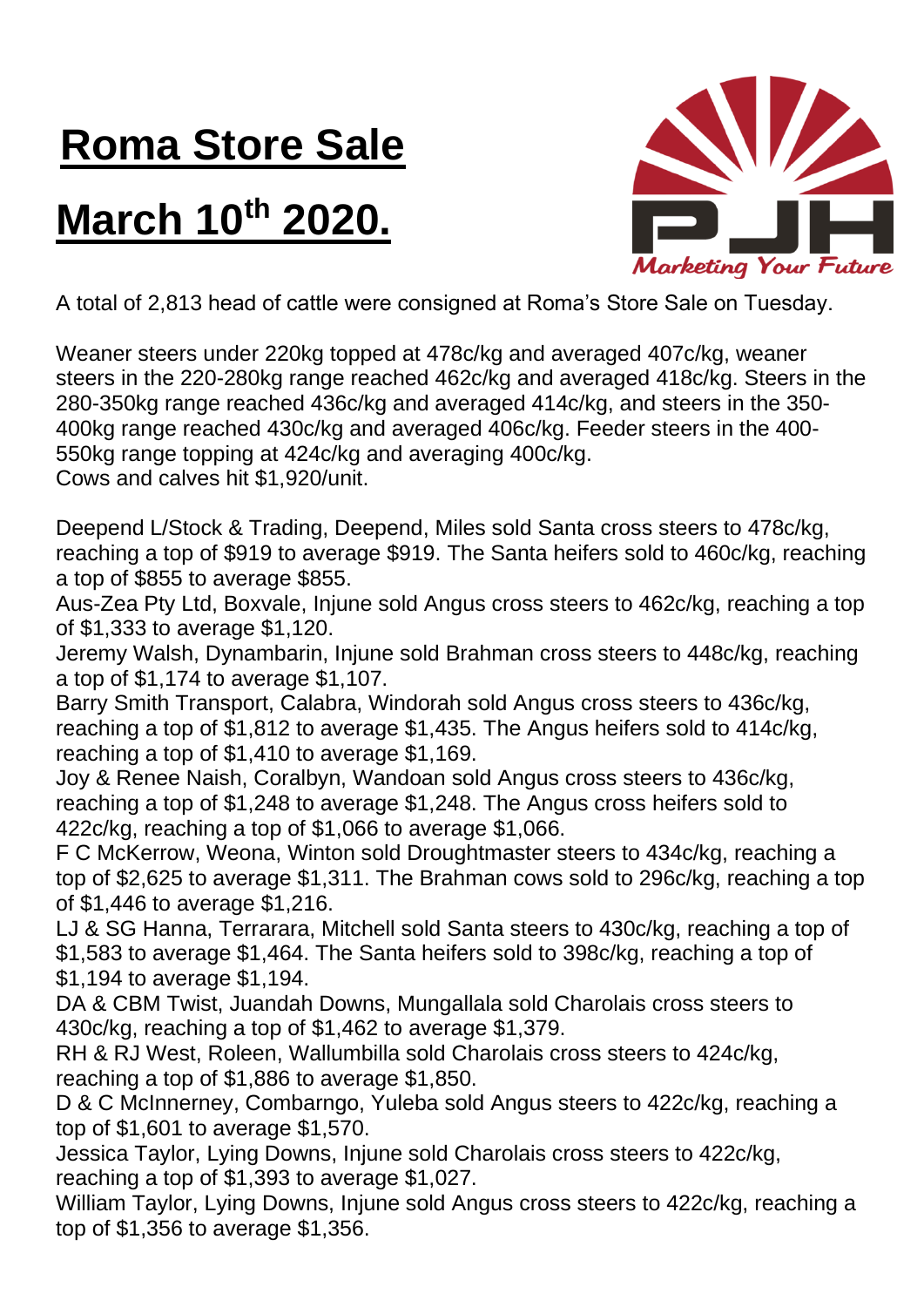LJ & LE Cormack, Crystalbrook, Wallumbilla sold Angus cross steers to 365c/kg, reaching a top of \$1,981 to average \$1,780. The Angus cross heifers sold to 354c/kg, reaching a top of \$1,785 to average \$1,785. The Charolais cross cows sold to 294c/kg, reaching a top of \$2,353 to average \$2,353.

Heifers under 220kg topped at 460c/kg and averaged 388c/kg, while heifers in the 220-280kg range topped at 430c/kg and averaged 397c/kg. Heifers in the 280- 350kg range topped at 418c/kg, averaging 374c/kg. Heifers in the 350-450kg range topped at 380c/kg, averaging 341c/kg.

CF & D Walsh, Venturah, Roma sold Santa cross heifers to 430c/kg, reaching a top of \$1,475 to average \$1,103.

Leumeah Grazing, Leumeah, Injune sold Angus heifers to 410c/kg, reaching a top of \$1,264 to average \$1,230.

RM & PS Hanna, Unity, St George sold Santa heifers to 410c/kg, reaching a top of \$963 to average \$893.

Todd Cattle Co Pty Ltd, Munnaweena, Mitchell sold Angus cross heifers to 400c/kg, reaching a top of \$1,099 to average \$1,099.

Cows in the 300-400kg range reached 281c/kg and averaged 259c/kg, while cows in the 400kg-500kg range reached 338c/kg and averaged 280c/kg. Cows over 500kg topped at 315c/kg, averaging 292c/kg.

Hancock Family Trust, Ardentrive, Roma sold Cross breed cows to 338c/kg, reaching a top of \$1,633 to average \$1,336.

Keddstock Pty Ltd, Moongool, Yuleba sold Charolais cross cows to 315c/kg, reaching a top of \$1,945 to average \$1,666.

JH & NJ Dingle Family Trust, Threesons, Roma sold Brahman cross cows to 306c/kg, reaching a top of \$1,584 to average \$1,481.

LT & ML Price, Mt Hope, Wallumbilla sold Droughtmaster cross cows to 304c/kg, reaching a top of \$1,581 to average \$1,581.

Cleveland Ag, Nockatunga Stn, Thargomindah sold Brahman cross cows to 302c/kg, reaching a top of \$1,532 to average \$1,437.

R & C Smith, Roma Feedlot, Roma sold Charolais cross cows to 292c/kg, reaching a top of \$1,345 to average \$1,186.